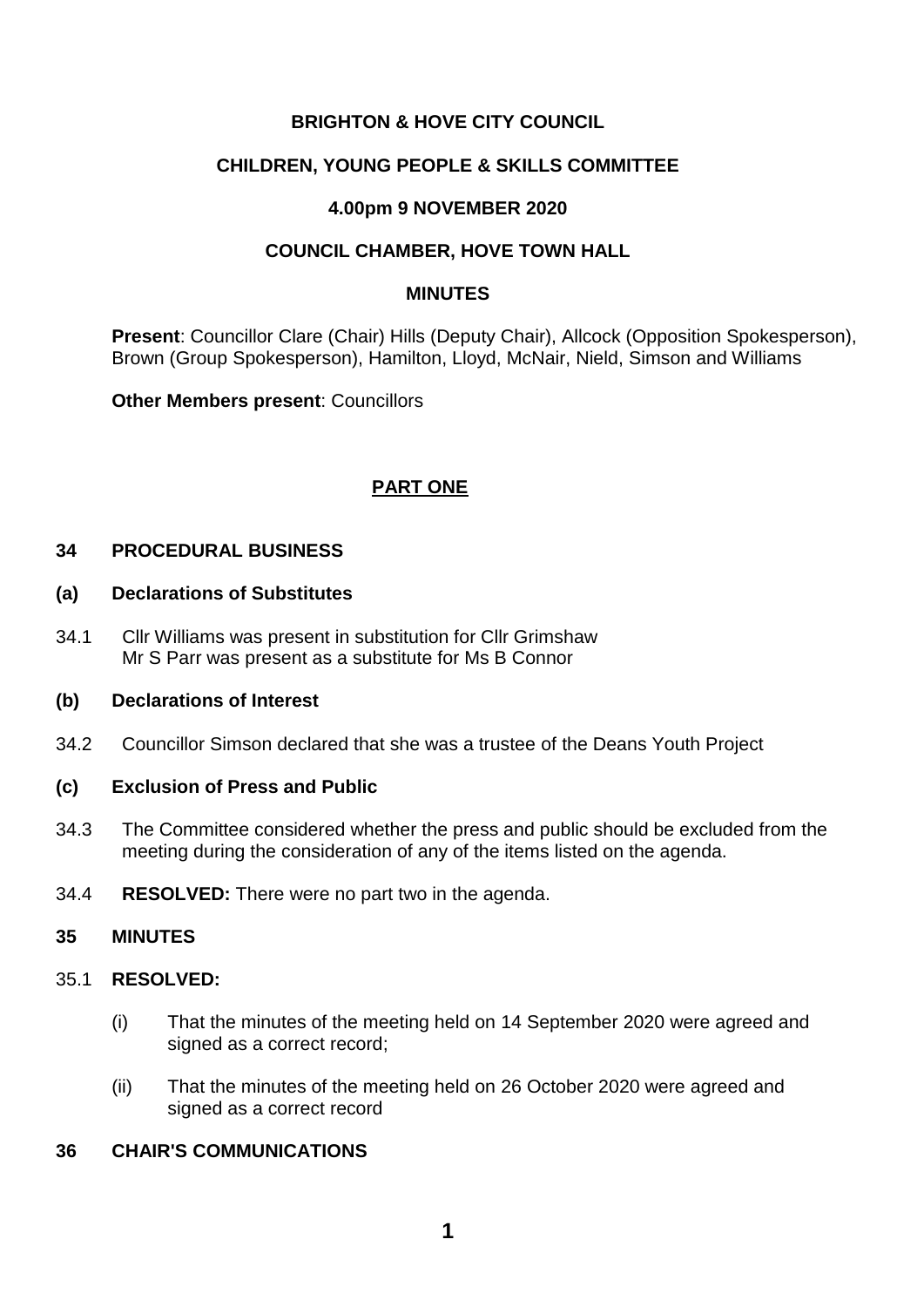36.1 The Chair gave the following communication:

Welcome to this virtual meeting of the Children Young People & Skills Committee. Please note that this meeting is being webcast and is capable of repeat viewing.

At the special meeting of this committee a few weeks ago, I discussed food poverty and the provision of meals over half term. Since then, some of our officers have been working towards providing an offer for the winter break. This work may have now been overtaken – as the Government announced some very welcome funding late on Saturday night – so I look forward to us announcing soon how that funding will positively impact the lives of children and families in our city, once we have more detail.

However – I'm not celebrating too much. We are not out of the woods in protecting the lives of the most vulnerable children and families in our city yet.

A few weeks ago, the LGA made a call for central government to restore £1.7bn funding to children's services. And it's clear why. Not only have the services that support vulnerable children and families been some of the worst affected by ten years of Tory cuts, but the impact of Covid-19 has been profound.

At TBM 5 – this council reported a £20m deficit in our budget this year. Indications show this deficit is now going down and I hope TBM 7 reported at Decembers Policy & Resources Committee will show a further narrowing of our budget gap. But that narrowing won't be enough.

There could be cuts to services for children and families in our city in February's budget if we do not have intervention from Government to help us manage our budget deficit. This may mean that we lose some of those crucial preventative services. This is a false economy. To cut preventative services would be short sighted. But it is a challenge councils like ours are staring straight in the face, now more than ever, because of the impact of the pandemic.

In our second lockdown period, children and staff in our city are continuing to keep schools, colleges and universities open due to government directives to do so. So we don't take the idea of a second school closure lightly – but of course, we are constantly reviewing the situation and would support our schools and governing bodies in closing schools should we get to the point where they feel they need to close.

**2**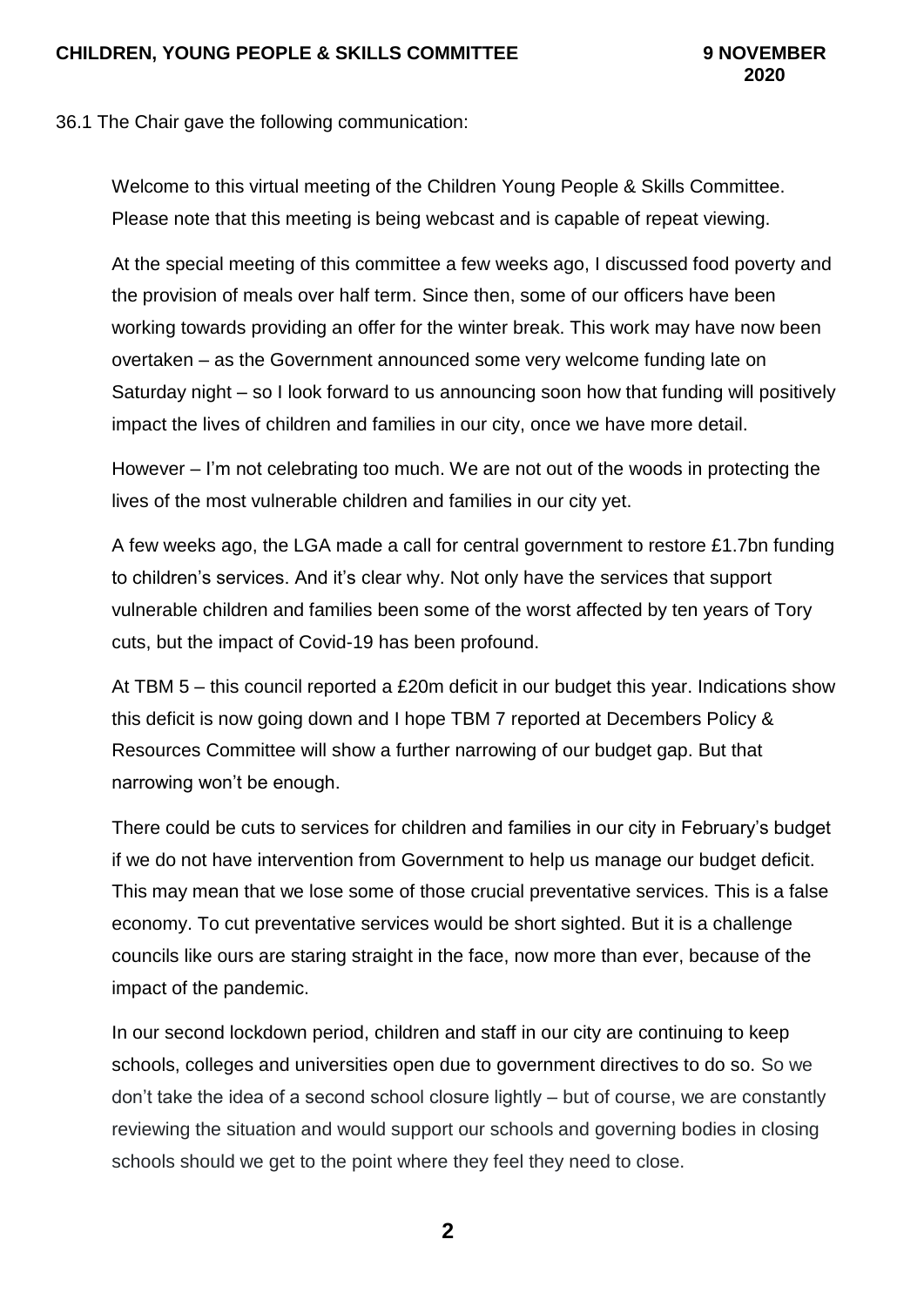## **CHILDREN, YOUNG PEOPLE & SKILLS COMMITTEE 9 NOVEMBER**

# **2020**

Having had an earlier lockdown period this year, I would be worried about the impact on the mental health and wellbeing of children and young people. It is partially for this reason that the Green Group put forward a notice of motion at October's full council to review the impact of the pandemic on the wellbeing of all. Having previously worked in a school myself, I also know that staff are often the people who spot early warning signs among some of the most vulnerable children, and intervene to protect their welfare.

Our schools and colleges have done an incredible amount of work to make our schools safe over the summer. Our officers have also just issued a new revised risk assessment to schools in the city which addresses the challenge of the winter period – how you ventilate a classroom while keeping staff and students able to learn.

We will keep this under review; and if the situation changes, we will look again. But while schools are working incredibly hard, they could still do with more support. That's why I have today written to the secretary of state for education to ask him to:

- Provide more funding to schools to help them manage the impact on their budget from increased costs
- Ensure that schools and colleges have access to regular, rapid testing whether people are symptomatic or not
- Fund the necessary PPE that staff and students are using and provide assurance the government is looking at sustainability with provision
- Support the wellbeing of senior staff in schools, including by committing to issuing guidance in good time in future and issuing guidance on whether schools and colleges should be preparing for a future scenario of blended or rota learning
- Cancel GCSE, SAT and A Level examinations in May and June 2021, as was done in this years exam period. The longer we wait for this cancellation, the more likely it is schools and colleges will be unprepared for this cancellation – so we'd welcome cancelling them now, rather than later.

# **37 CALL OVER**

37.1 The following items on the agenda were reserved for discussion: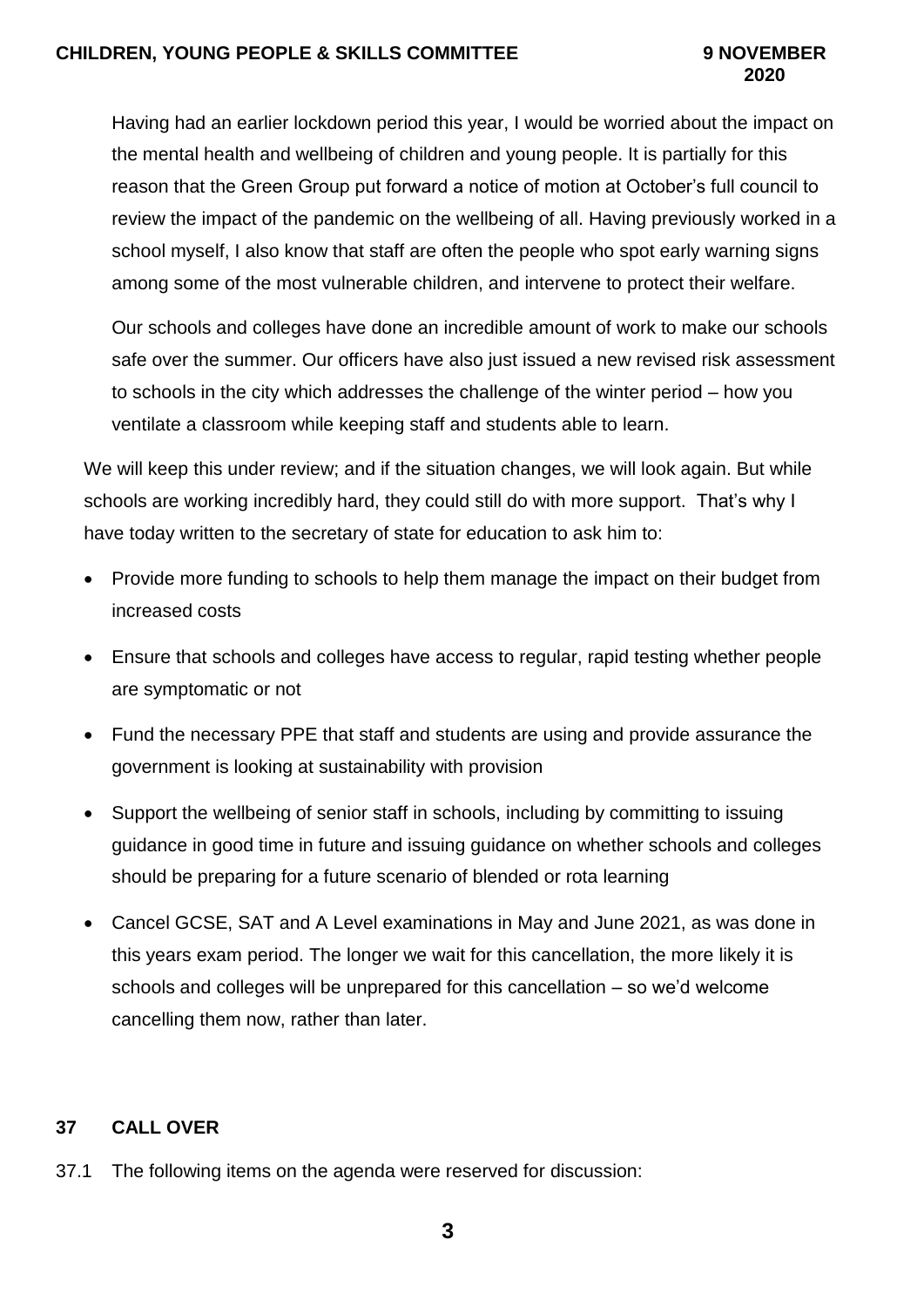Item 40 - Launch of SEND Strategy 2020-2026 Item 41 - Home to School Transport: Findings of the Members Policy Panel Item 42 - Progress Report on Home to School Transport Service Item 43 – Youth Participation Item 44 – Youth Service Grants Programme Item 46 – Anti-racist Schools Item 48 – Emotional Wellbeing and Mental Health Support in Schools

#### 37.2 The following items on the agenda were agreed without discussion:

Item 45 – School Ofsted Presentation Item 47 – Additional Condition Funding Allocation Item 49 – Complex Adolescent Strategy 2020-2021

#### **38 PUBLIC INVOLVEMENT**

#### **38(a) Petitions**

38.1 There were no petitions.

#### **38(b) Written Questions**

38.2 Ms Pearson-Klein asked the following question:

Carbon emissions come from animal farming (including egg and dairy farming). Today's children need to move towards a more plant based diet to have a future on this planet, and we need to be encouraging them to do so. Therefore, I am asking the committee to ensure veganism is no longer side-lined as a 'special diet' in schools and that a vegan choice is available every lunchtime to all children in all schools, to enable them to make more responsible food choices.

#### 38.3 The Chair gave the following response:

You're absolutely right about the climate impact from animal products. It's what encouraged me personally to switch to a vegetarian diet a few years ago. My partner is vegan and I know from eating with him the importance of widening the number of vegan options available – because it's astounding how much I can eat as a vegetarian that he can't. I want us to make this better.

The number of vegan children registered in the city currently is 40 children although there will likely be more children following a plant-based diet who don't access the school meals service. To ensure that no child is inadvertently fed dairy or eggs we register these children as receiving a 'special diet' but this is not to side-line this choice or treat the child as different but to ensure they receive appropriate foods. We will look at reviewing our use of language around this with our catering contractor. We will also review how we inform parents about the option of a vegan meal so that students and parents keen to make a choice to move to a plant-based diet can do so easily.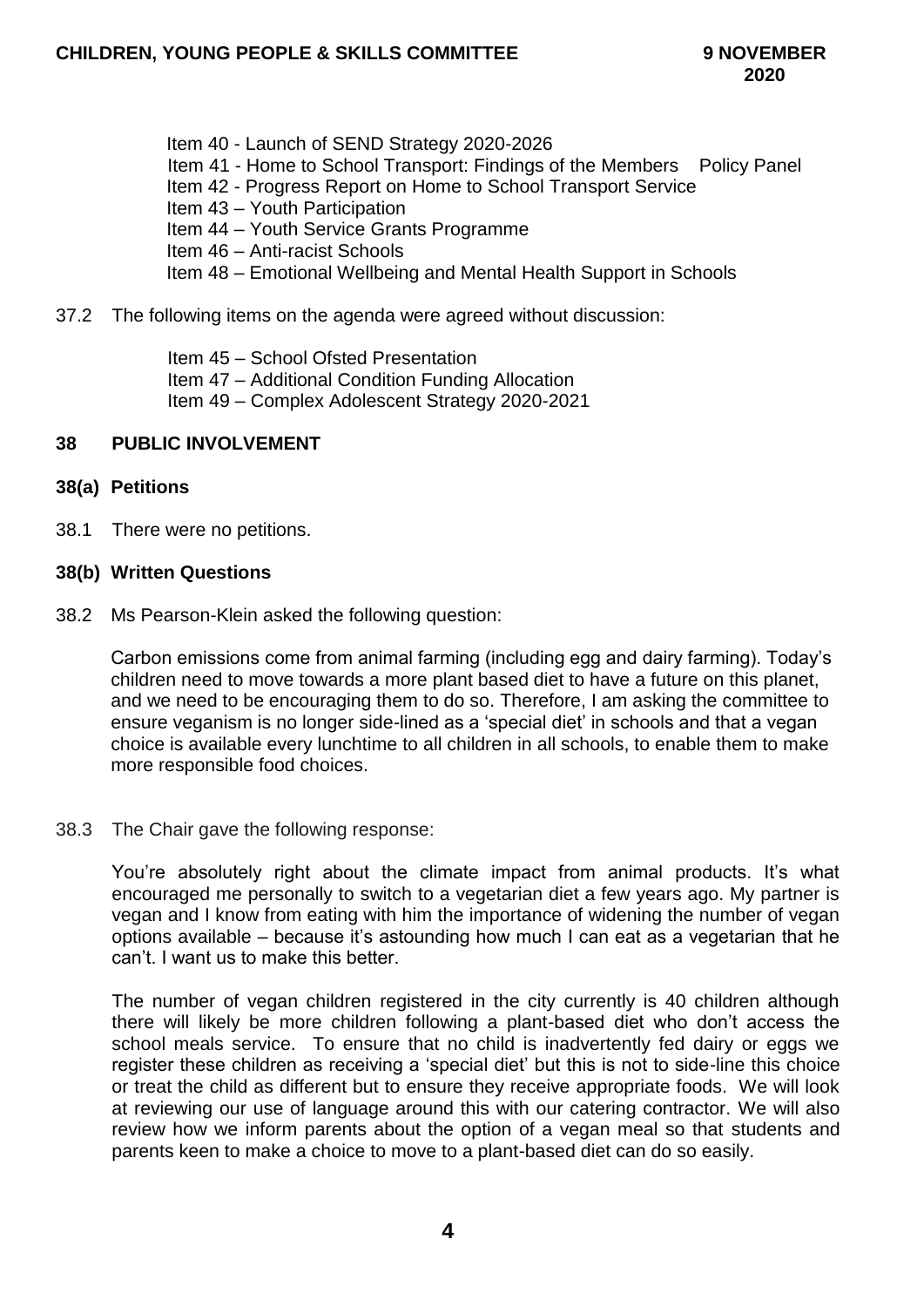Brighton & Hove is a diverse city and we provide a school meal service that meets the needs of as many of our children as possible. Vegan options can be made available at each primary and special school, under our joint contract with Caterlink – our school meal suppliers. Eight of the Fifteen vegetarian dishes on the menu are already vegan but we need to do more to encourage a greater choice. Council officers have recently asked Caterlink to consider using Quorn products that have recently been made without egg white, making them suitable for all. This will hopefully further widen the vegan options available. We will also discuss with Caterlink how the request for more vegan options and a shift of emphasis towards a plant-based diet can be introduced. We will also review how the tender for a school meals contract is specified to enhance the vegan option when it comes to re-tendering the service in the coming years.

## **38(c) Deputations**

38.4 There were no Deputations.

## **39 MEMBER INVOLVEMENT**

- 39 (a) **Petitions**
- 39.1 There were none
- 39 (b) **Written Questions**
- 39.2 There were none

## 39.3 (c) **Letters**

- 39.3 There were none
- 39 (d) **Notices of Motion**
- 39.4 There were none.

## **40 LAUNCH OF SEND STRATEGY 2021-2026**

- 40.1 The Committee considered the report of the Executive Director Families Children & Learning which provided an analysis of the feedback from the recent consultation of the City's draft new SEND Strategy. The report was introduced by the Assistant Director - Health SEN & Disabilities, the Head of SEN Statutory Services and was accompanied by Ms F England (PaCC), Ms D Boyd (PaCC) and Ms K Chipping (CCG).
- 40.2 Councillor Hills asked with regard to a consultation point of view, what had been learnt from this which could be applied to other strategies. Officers said it was important to listen to your target audience.
- 40.3 Councillor Hills referred to paragraph 3.19 and suggested that the reason why 30%, neither agreed or disagreed with the governance arrangements was that they didn't understand the question and the notion of governance, and asked how that could be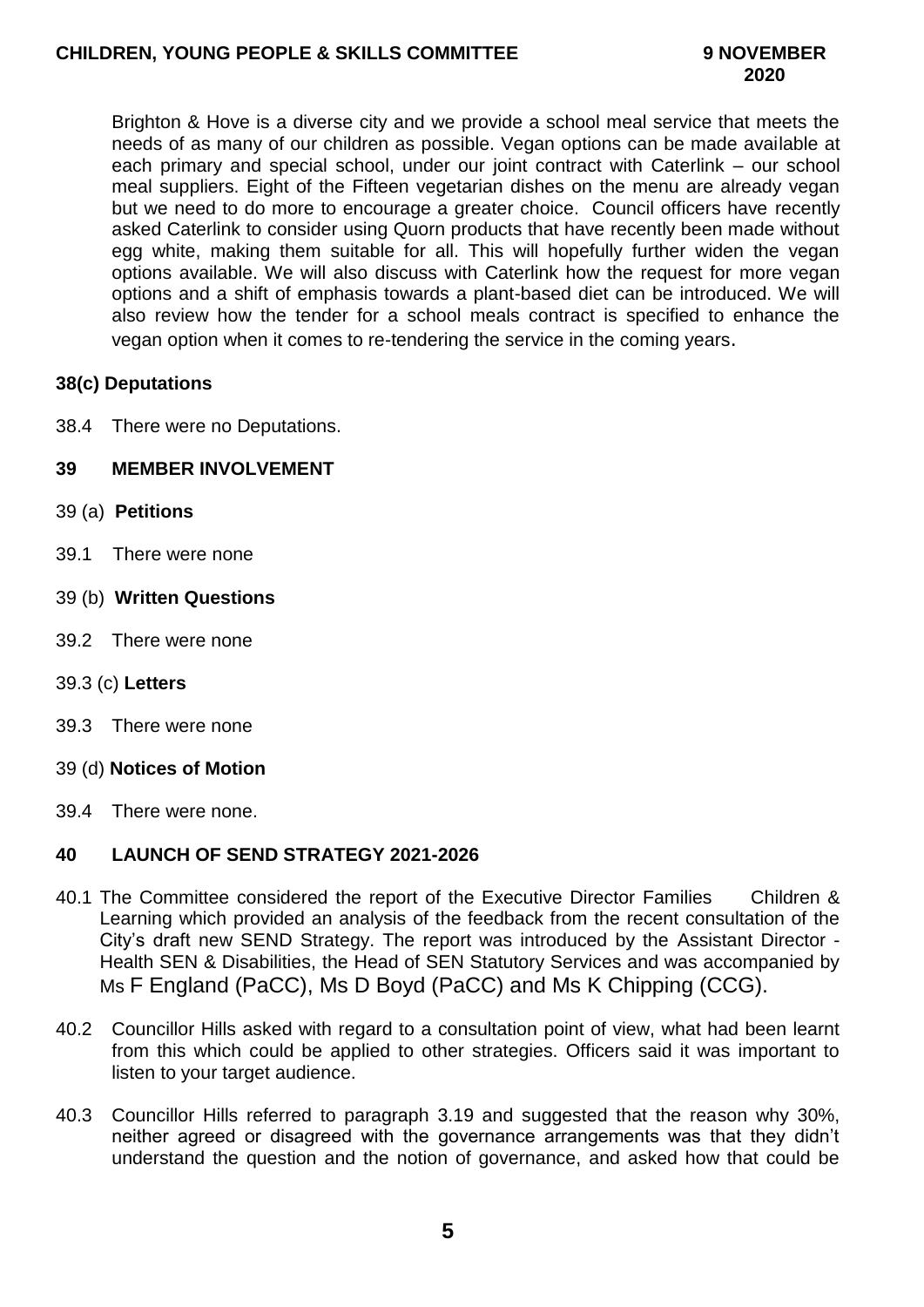made clearer for future consultation. Officers agreed that the meaning of governance could be clearer and said that that word had been removed from the final document.

- 40.4 Councillor Brown asked if the Committee would receive an update on the delivery of the strategy and was advised that the intention was to provide an annual report to the Committee.
- **40.5 RESOLVED:** That the Committee noted the feedback from the consultation and endorsed the final SEND Strategy which includes a new timescale for delivery.

## **41 HOME TO SCHOOL TRANSPORT: FINDINGS OF THE MEMBERS POLICY PANEL**

- 41.1 The Chair said that as Item 41 '*Home to School Transport: Findings of the Members Policy Panel*' and Item 42 '*Progress Report on the Home to School Transport Service*' were linked there would be one discussion on both reports, with the reports' recommendations being taken separately.
- 41.2 The Committee considered the report of the Executive Director Families Children & Learning '*Home to School Transport: Findings of the Members Policy Panel'* which set out the findings and recommendations from the Member Policy Panel and which was introduced by Councillor Allcock, Chair of the Member Policy Panel, and the report of the Executive Director Families Children & Learning '*Progress Report on the Home to School Transport Service*' which provided an update and progress on the Home to School Transport (HTST) service and was introduced by the Assistant Director - Education & Skills.
- 41.3 Councillors Mears and Wares, as members of the Policy Panel, were invited to the meeting and the Chair asked if they wished to speak on the reports. Councillor Wares thanked everyone involved in the Policy Panel and for the report and was pleased that due to the issues raised the service was improving but noted that it still had some way to go. He noted that the report was silent on the judgement of Councillors and the inaction of the previous administration. The former administration had refused proper questioning and scrutiny when the problems were first raised, had wanted the Member Policy Panel disbanded before it had finished its work, had not supported the request for the service to be placed on the Corporate Risk Register and the former Chair of the Audit & Standards Committee had initially only authorised a desk-top survey of the concerns raised and had later refused an independent audit as it would be frivolous. Without the proper review the LGA may not have raised concerns over children's safeguarding and welfare and would not have criticised the Council for not understanding the risks that existed. Councillor Mears agreed with Councillor Wares' comments and said that it had been difficult to get Councillors and officers to take the matter forward. Whilst the service was now improving it was important to ensure that the recommendations in the report were taken forward and that this situation were not allowed to happen again.
- 41.4 The Chair accepted that the Green Group had been slow to recognise that the issues raised needed further investigation, but that a lot had been learnt from the review and was pleased that it had been undertaken.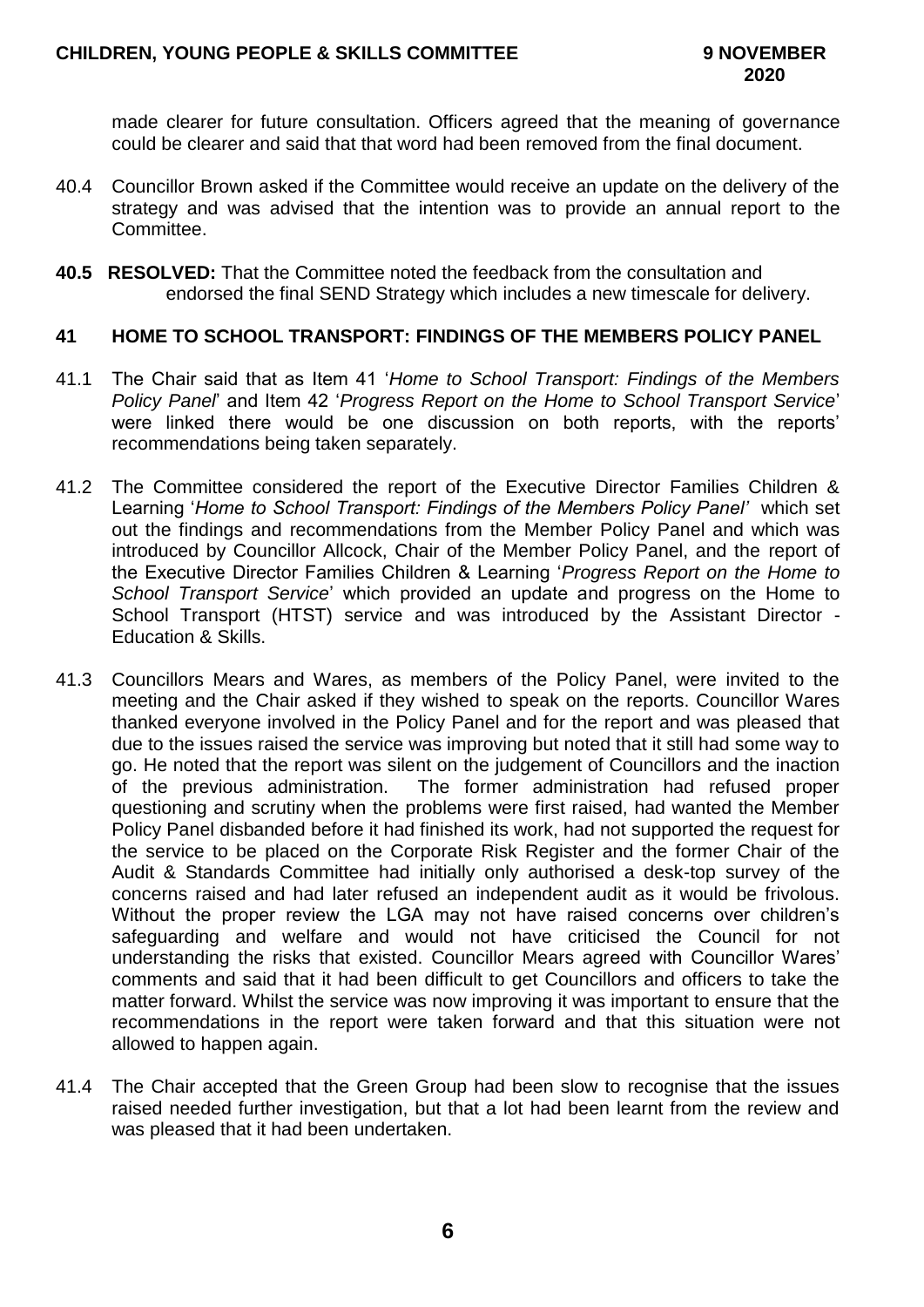- 41.5 Councillor Williams said that this matter showed how important it was that Councillors were fully informed when making decisions.
- 41.6 Councillor Brown thanked everyone for the very thorough review, said that it was important to rebuild trust with those affected by the HTST issue and for all departments to take the recommendations in the report forward.
- 41.7 Councillor Hills thanked Councillors Mears and Wares for pursuing the matter and said that it was important to vulnerable families that the correct service was provided and was pleased that 80% of parents now rated the service as Good. She noted that one principle from the review was supporting people with independent travel and asked how that was progressing. Officers said that they were currently speaking to two possible providers and a business case was being prepared as funding needed to be secured.
- **41.8 RESOLVED:** That the Committee
	- (i) Noted and accepted the findings of the Member Policy Panel, given in appendix 1
	- (ii) Noted the officer response, given in appendix 2
	- (iii) Agreed that the findings and recommendations of the Members' Policy Panel were incorporated into the existing co-produced Home to School Transport (HTST) action plan
	- (iv) Agreed that a further report come to a meeting of the CYPS Committee in the Spring of 2021, which would include progress on the implementation of agreed recommendations from the November 2020 report of the HTST Member Policy Panel. Then further updates to come every six months until Spring 2022.

## **42 PROGRESS REPORT ON HOME TO SCHOOL TRANSPORT SERVICE**

42.1 This item was considered with Item 41.

#### **42.2 RESOLVED:** That the Committee –

- (i) Noted this report on the Home to School Transport Service;
- (ii) Agreed that a further report comes to a meeting of the CYPS Committee in the Spring of 2021, which will include progress on the implementation of agreed recommendations from the November 2020 report of the HTST Members' Policy Panel.

## **43 YOUTH PARTICIPATION**

43.1 The Committee considered the report of the Executive Director Families Children & Learning which provided information on current youth participation practice in the city and put forward a proposal that would further involve young people in making decisions on services in the city that impact on them. The report was introduced by the Integrated Team for Families Manager and the Youth Work Co-ordinator and were accompanied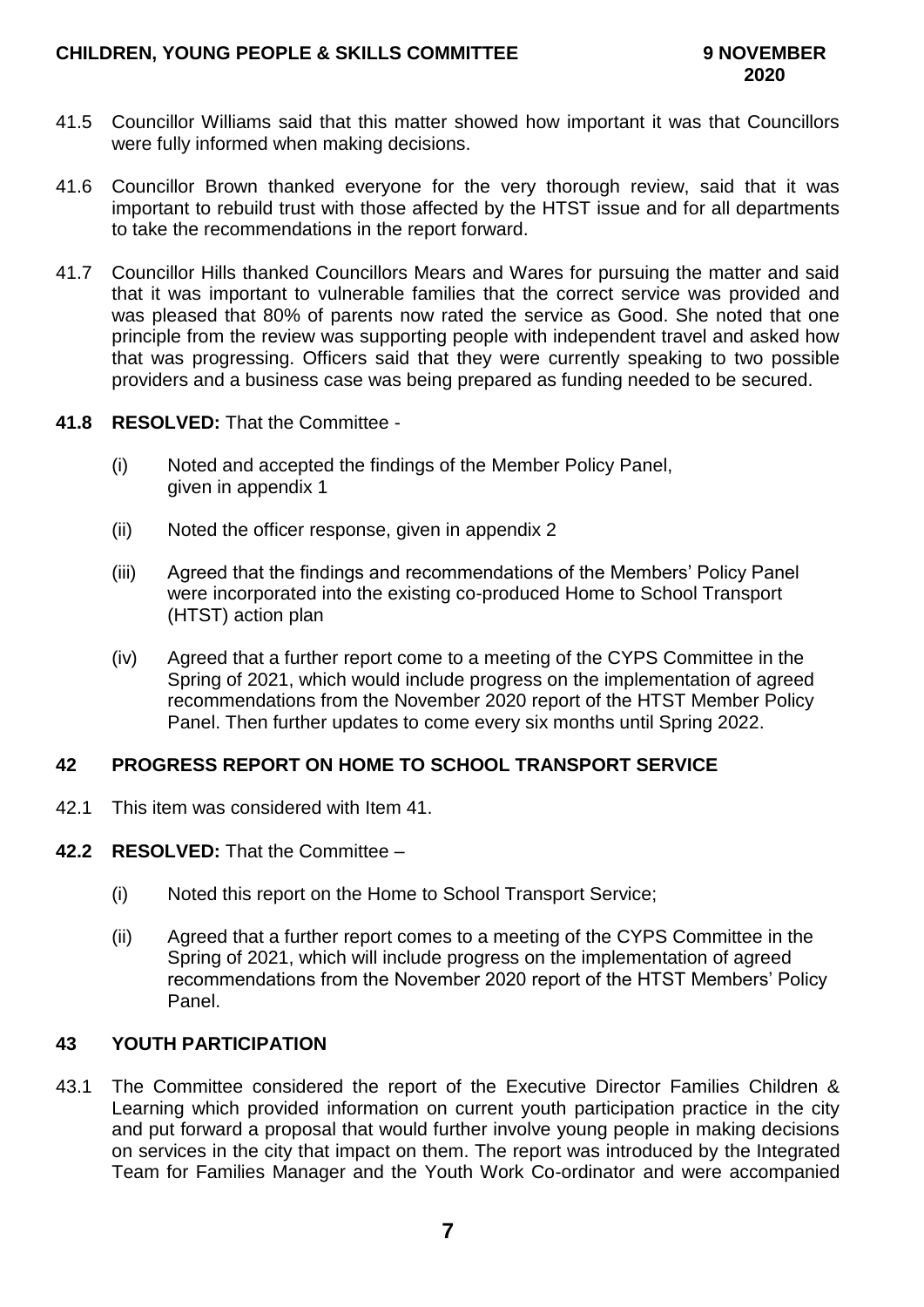.

by Charlotte Pemberton, a young person from Trust for Developing Communities (TDC)

- 43.2 The Youth Work Co-ordinator said that she had been working with young people on the Youth Review and the Youth Led Grants Programme. The Youth Participation Action Plan was all about what young people are telling us and their views on how the work currently being undertaken could be improved, and Charlotte had been invited to the meeting to have a brief question and answer session. They asked Charlotte how she had been involved in youth participation, whether she felt that she had been listened to, if she had had any barriers to overcome and how the Council could improve. Charlotte said that she was a young volunteer with TDC in Mouslecoomb and had been involved with projects on Youth Led Grants, she felt that she and other young people had been listened to, she had autism and suffered with anxiety and migraines and had been able to overcome that to enable her to participate and with regard to improvement it was important to ensure that more young people were involved in decision making.
- 43.3 Councillor Lloyd asked how equalities groups were involved in the Action Plan and was advised that they were currently working with equalities groups, but due to the current pandemic it was taking longer to be able to communicate with young people from those groups.
- 43.4 Councillor Allcock asked if there were more opportunities for young people to be involved in the decision-making process, and officers suggested that more young people be involved with this committee.
- **43.5 RESOLVED:** That the Committee noted and agreed the action plan developed by young people that would increase young people's involvement in making decisions that impact on them

## **44 YOUTH SERVICE GRANTS PROGRAMME**

- 44.1 The Committee considered the report of the Executive Director Families Children & Learning which provided information on the current Youth Service Grants Programme, outlined the challenges regarding completing the recommissioning process within timescale and put forward a proposal to extend the current programme for a further 6 months. The report was introduced by the Integrated Team for Families Manager.
- 44.2 The Chair noted that the Conservative Group had submitted an amendment to the recommendations and asked Councillor Simson to propose the amendment.
- 44.3 Councillor Simson said that the report seemed to imply that the provision of a Central Hub was a given rather than something which was still in consultation. Therefore, the following amendment to Recommendation was proposed (changes in bold italic) to include the option to look at all future youth provision:

2.3 That this Committee is presented with various options regarding developing a central youth hub along with detailed costings and financial implications and a decision made regarding how the Council proceeds *for future youth provision including the possibility of developing a central youth hub, along with detailed costings and*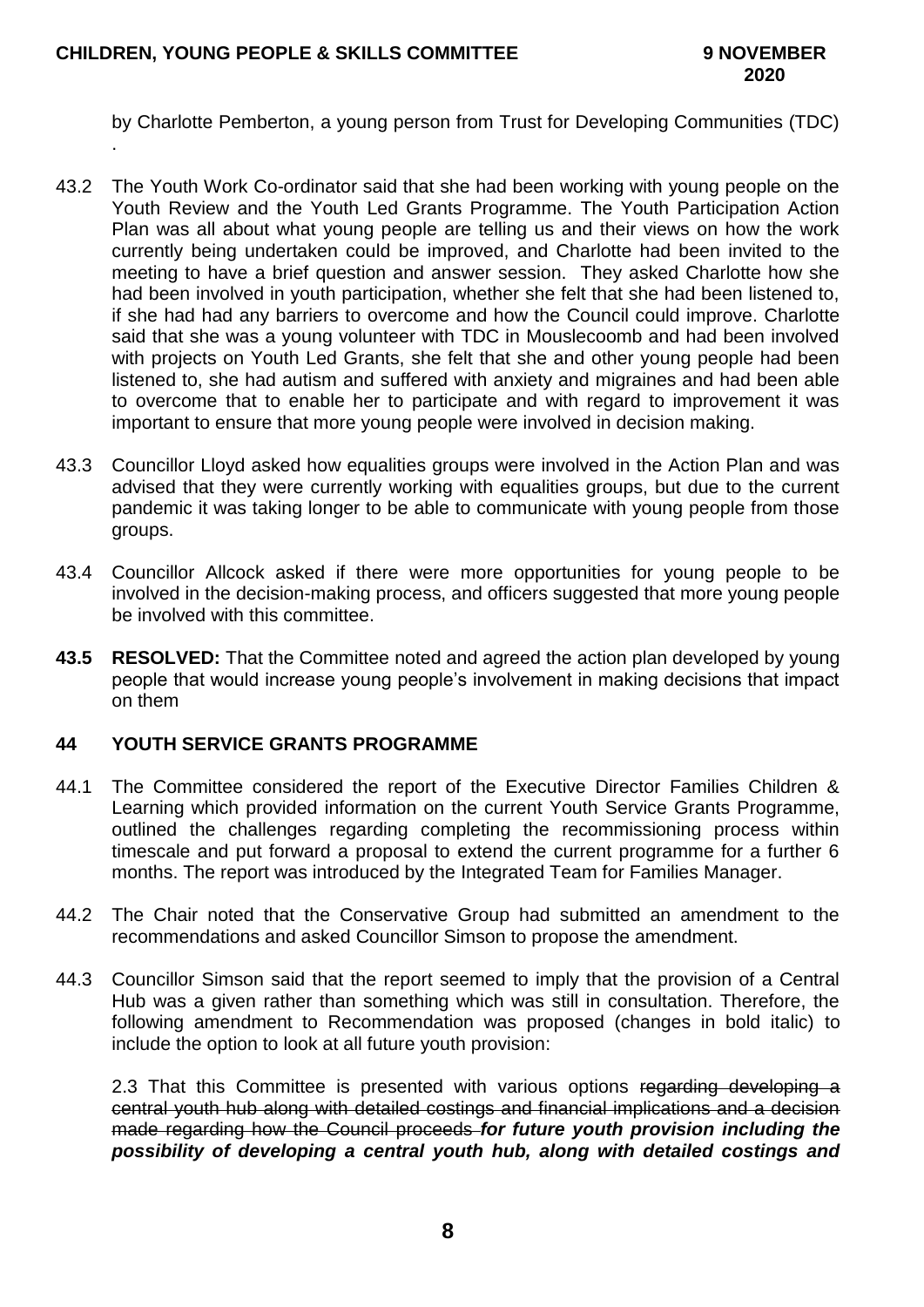### *financial implications so that a fully informed decision can be made regarding how the Council proceeds.*

- 44.4 Councillor Brown seconded the proposed amendment.
- 44.5 Councillors Lloyd and Allcock both agreed with and supported the proposed amendment.
- 44.6 Councillor Williams said that when the options were considered issue such as the provision of food and accommodation were included.
- 44.7 The Committee agreed the proposed amendment.
- **44.8 RESOLVED:** That the Committee
	- (i) Acknowledged the challenges in completing the recommissioning of the Youth Service Grants Programme within the required timescale.
	- (ii) Agreed with the proposal to extend the current Youth Service Grants Programme for a further 6 months (until 30th September 2021).
	- (iii) Agreed that the Committee is presented with various options for future youth provision including the possibility of developing a central youth hub, along with detailed costings and financial implications so that a fully informed decision can be made regarding how the Council proceeds.
	- (iv) Agreed that a framework for the Youth Service Grant recommissioning process is presented to this Committee in March 2021

#### **45 SCHOOL OFSTED PRESENTATION**

- 45.1 The item was agreed without discussion
- **45.2 RESOLVED:** That the Committee agreed that the presentation be noted.

## **46 ANTI-RACIST SCHOOLS**

- 46.1 The Committee considered the report of the Executive Director Families Children & Schools which provided an update on the progress made since the Notice of Motion calling for more anti-racist action in schools was agreed at the meeting held in June 2020. The report was introduced by the Partnership Adviser Health & Wellbeing. Also in attendance to talk about the Brighton & Hove Educators of Colour Collective and the experiences of educators of colour in our schools were: Ms K Jordan (Patcham High School), Ms A Visvalingam (St Luke's Primary School), Ms F Sparham (Goldstone Primary), Ms L Soper (PaCC member and parent/carer of SEND child) and Ms P Knowles (Middle Street Primary School).
- 46.2 Councillor Simson said that it was important that school governors reflect the diversity of the schools and asked how the Council could promote that. Ms Jordan agreed that there should be better representation on governing bodies and that school governors should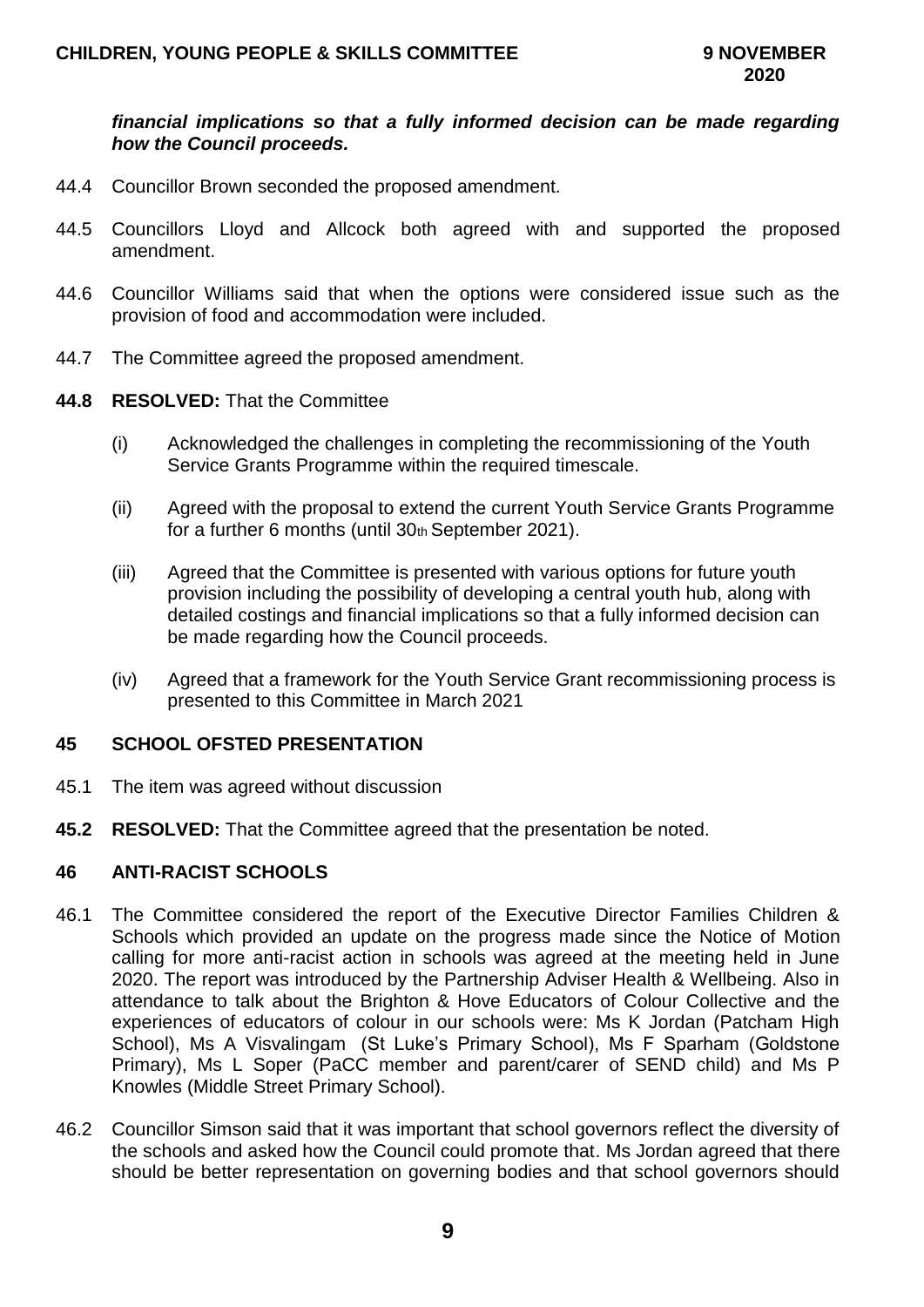focus on preparing anti-racist strategies. Officers agreed and said that the recruitment of a more diverse governing body would be discussed at the next Governing Body Forum.

- 46.3 Councillor Nield said that the strategy was important and was pleased that it was being led by people of colour, and asked what steps were being taken to widen the consultation to bring more diverse voices in such as those who were Jewish. Officers said that the strategy was still in its early stages and an Advisory Group was being created and when in place they would look at how to include other minority groups.
- 46.4 Councillor Brown noted that nationally 17% of male teachers were from a BAME group and asked what the percentage was in schools in the City. Officers said they believed the number locally was less, but would find out the number.
- 46.5 Councillor McNair said that BAME included groups such as Travellers, Chinese etc and wanted to ensure that they were all included in the strategy. He said that it was important to teach children that they were all individuals and their voices counted.
- 46.6 Councillor Allcock welcomed the strategy and said that pupils did better when their voices were heard and hoped that the this would help social cohesion and so improve educational standards across the city.
- **46.7 RESOLVED:** That the Committee
	- (i) Support the development of a strategy for anti-racist schools, which will be developed over the next three months, supported by engagement with educational settings and community partnerships;
	- (ii) Agreed the principles of the draft strategy outlined in Appendix 1.

## **47 ADDITIONAL CONDITION FUNDING ALLOCATION**

- 47.1 The item was agreed without discussion.
- **47.2 RESOLVED:** That the Committee
	- (i) Agreed that the level of additional School Condition Allocation funding totalling £2.262 million for investment in improving the condition of school buildings be noted;
	- (ii) Recommended that this allocation be added to the council Capital Investment Programme for expenditure in 2021/22;
	- (iii) Agreed to recommend to Policy & Resources Committee that they grant delegated authority to the Assistant Director of Property & Design to procure the capital maintenance and basic need works and enter into contracts within these budgets, as required, in accordance with Contract Standing Orders in respect of the entire Education Capital Programme. With a focus upon the additional funding securing works which are, wherever possible, sustainable in their use of materials and method of delivery.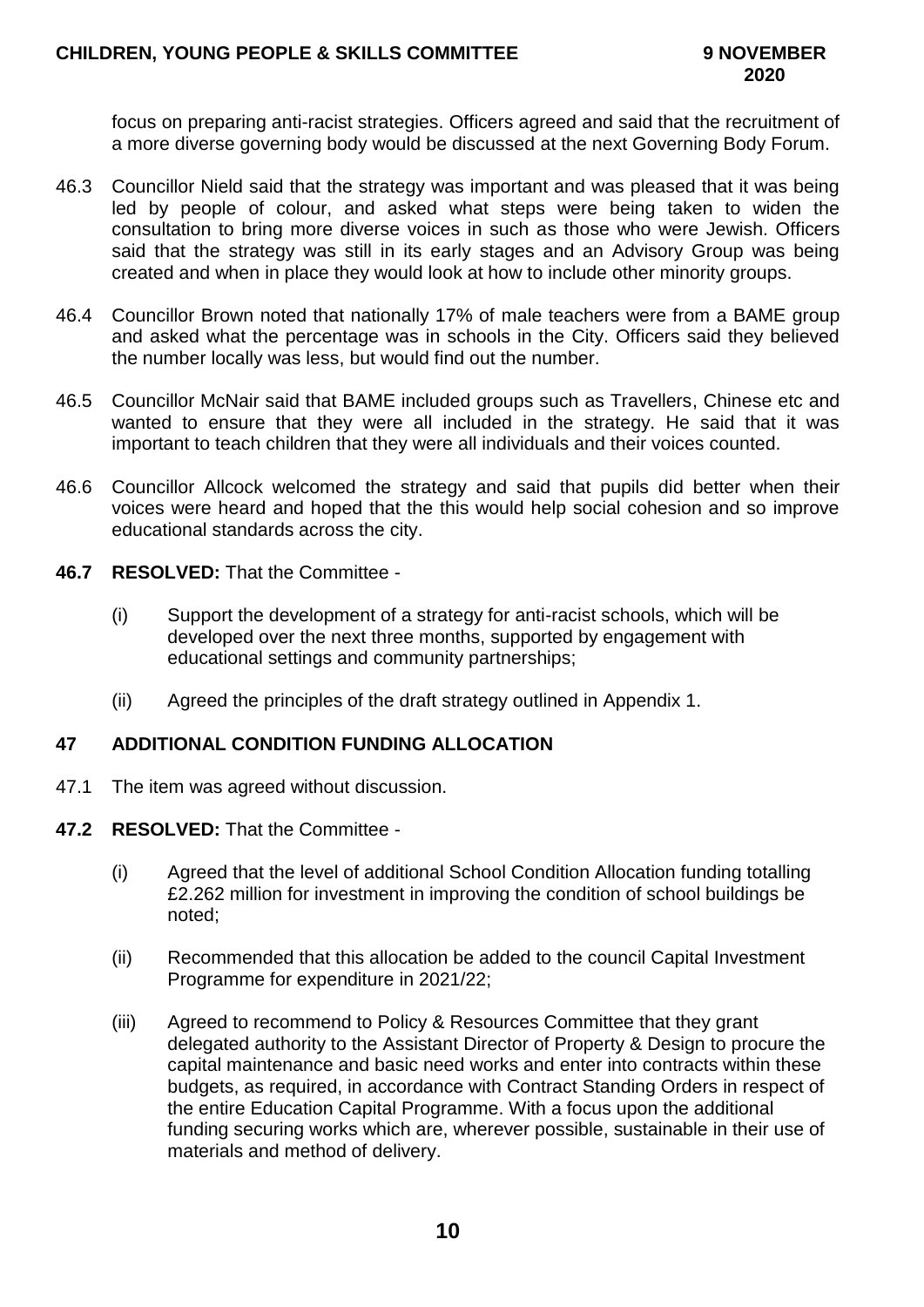## **CHILDREN, YOUNG PEOPLE & SKILLS COMMITTEE 9 NOVEMBER**

#### **48 EMOTIONAL WELL-BEING AND MENTAL HEALTH SUPPORT IN SCHOOLS**

- 48.1 The Committee considered the report of the Executive Director Families Children & Learning which updated the Committee on emotional well-being and mental health support in Schools. The report was introduced by the Council's Principal Educational Psychologist and the Team Lead (Schools Wellbeing Service).
- 48.2 Councillor Allcock noted that some performance measures were detailed in the report, but that it had not been possible to gather complete data on all areas as not all service users were completing the sessions required to monitor the activity. He asked how that was likely to develop and how challenges ahead would be addressed. Officers said that it was important to respond when there was a critical need, such as suicide or self-harm. Performance Measures were based on data captured by Care First (and would be moving to Eclipse). To measure the impact of the service provided pre and post measures of involvement was assessed, but not all service users gave feedback on completion of any intervention.
- 48.3 Councillor Allcock asked if the Committee could have a progress report for a future meeting, and the Chair agreed that that would be useful.
- 48.4 Councillor Brown asked if the time mental health workers were allocated to schools was sufficient. Officers said that the time allocated was reasonable, but all school leaders would welcome more time but to do that it would be necessary to have increased funding.
- 48.5 Councillor Nield asked if there were Performance Indicators to measure the outcomes on the CAMHS waiting lists. Officers said that the Performance Indicators was not a measure of the CAMHS waiting list, but was looking at successful intervention and meeting needs early to prevent people needing specialist CAMHS and other services
- **48.6 RESOLVED:** That the committee noted the work being delivered in schools and colleges in Brighton and Hove.

#### **49 COMPLEX ADOLESCENT STRATEGY 2020-21**

- 49.1 The item was agreed without discussion.
- **49.2 RESOLVED:** That the Committee approved the Complex Adolescent Strategy for Brighton & Hove 2020 - 23

## **50 ITEMS REFERRED FOR COUNCIL**

50.1 **RESOLVED**: That no items be referred to Full Council being held on 17 December 2020.

The meeting concluded at 7.15pm

Signed Chair